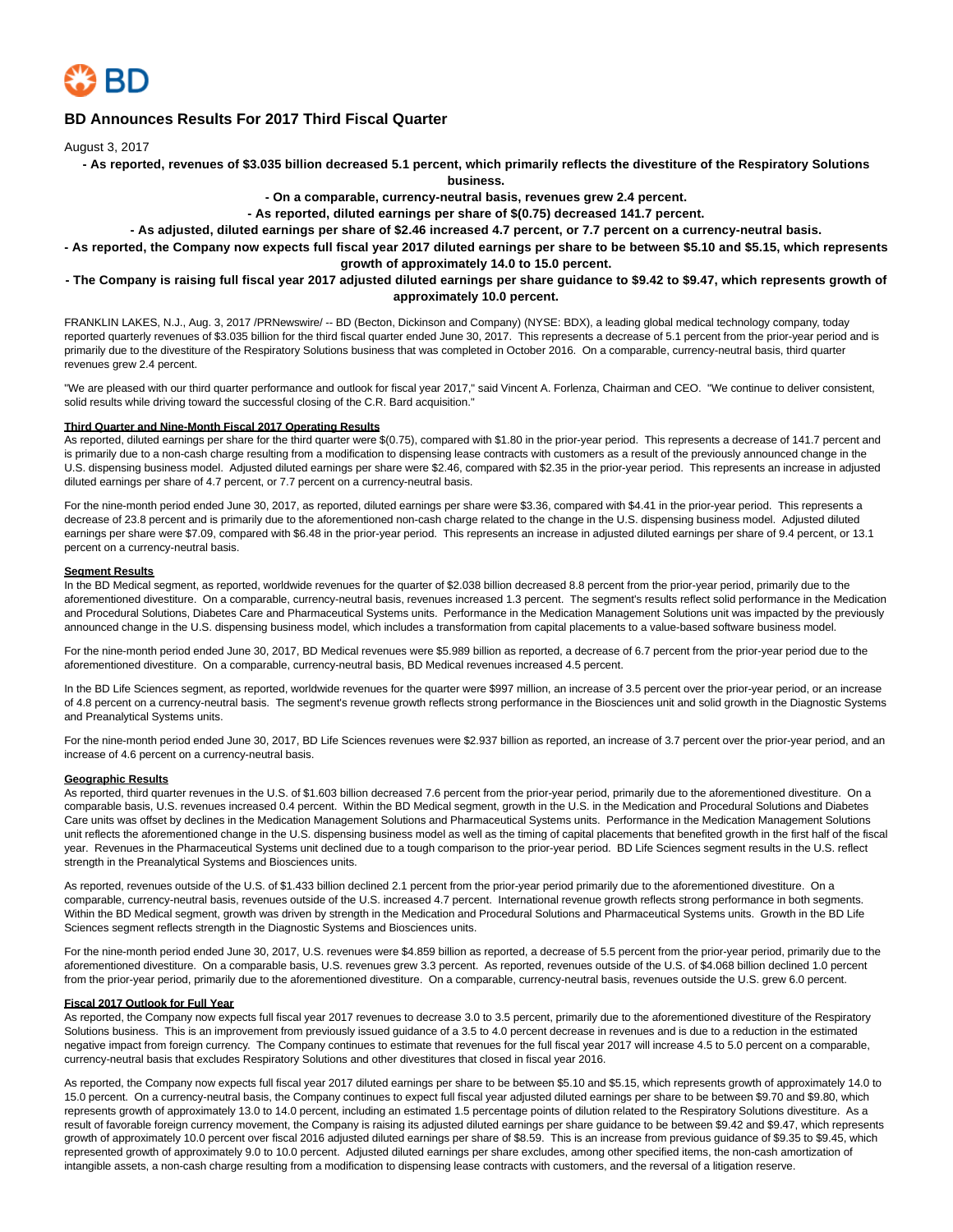#### **Conference Call Information**

A conference call regarding BD's third quarter results will be broadcast live on BD's website[, www.bd.com/investors,](http://www.bd.com/investors) along with related slides, at 8:00 a.m. (ET) **Thursday, August 3, 2017**. The conference call will be available for replay on BD's website[, www.bd.com/investors,](http://www.bd.com/investors) or at 1-800-585-8367 (domestic) and 1-404-537-3406 (international) through the close of business on Thursday, August 10, 2017, confirmation number 50820826.

#### **Non-GAAP Financial Measures/Financial Tables**

This news release contains certain non-GAAP financial measures. Reconciliations of these and other non-GAAP measures to the comparable GAAP measures are included in the attached financial tables. Within the attached financial tables presented, certain columns and rows may not add due to the use of rounded numbers. Percentages and earnings per share amounts presented are calculated from the underlying amounts.

All "comparable" basis revenue growth rates relating to fiscal year 2017 presented throughout this release are adjusted for closed divestitures. Current and prior-year adjusted diluted earnings per share results exclude, among other things, the impact of purchase accounting adjustments (including the non-cash amortization of acquisition-related intangible assets); integration, restructuring and transaction costs; a non-cash charge resulting from a modification to dispensing lease contracts with customers; the reversal of a litigation reserve; and the loss on debt extinguishment. We also provide these measures on a currency-neutral basis after eliminating the effect of foreign currency translation, where applicable. Reconciliations of these amounts to the most directly comparable GAAP measures are included in the tables at the end of this release.

#### **About BD**

BD is a global medical technology company that is advancing the world of health by improving medical discovery, diagnostics and the delivery of care. BD leads in patient and health care worker safety and the technologies that enable medical research and clinical laboratories. The company provides innovative solutions that help advance medical research and genomics, enhance the diagnosis of infectious disease and cancer, improve medication management, promote infection prevention, equip surgical and interventional procedures, and support the management of diabetes. The company partners with organizations around the world to address some of the most challenging global health issues. BD has nearly 50,000 associates across 50 countries who work in close collaboration with customers and partners to help enhance outcomes, lower health care delivery costs, increase efficiencies, improve health care safety and expand access to health. For more information on BD, please visit bd.com.

This press release, including the section entitled "Fiscal 2017 Outlook for Full Year", contains certain estimates and other forward-looking statements (as defined under Federal securities laws) regarding BD's performance, including future revenues and earnings per share. All such statements are based upon current expectations of BD and involve a number of business risks and uncertainties. Actual results could vary materially from anticipated results described, implied or projected in any forwardlooking statement. With respect to forward-looking statements contained herein, a number of factors could cause actual results to vary materially. These factors include, but are not limited to: legislative or regulatory changes to the U.S. healthcare system, potential cuts in governmental healthcare spending or measures to contain healthcare costs, each of which could result in reduced demand for our products or downward pricing pressure; adverse changes in regional, national or foreign economic conditions, including any impact on our ability to access credit markets and finance our operations, the demand for our products and services as a result of reduced government funding, lower utilization rates or otherwise, or our suppliers' ability to provide products needed for our operations; changes in interest or foreign currency exchange rates; new or changing laws and regulations impacting our business (including changes in the U.S. tax code or laws impacting foreign trade) or changes in enforcement practices with respect to such laws; our ability to successfully integrate any businesses we acquire; the adverse impact of cyber-attacks on our information systems or products; competitive factors including technological advances and new products introduced by competitors; interruptions in our supply chain or manufacturing processes; pricing and market pressures; difficulties inherent in product development, delays in product introductions and uncertainty of market acceptance of new products; adverse changes in geopolitical conditions; increases in energy costs and their effect on, among other things, the cost of producing BD's products; efficacy or safety concerns relating to product recalls; fluctuations in costs and availability of raw materials and in BD's ability to maintain favorable supplier arrangements and relationships; risks relating to our ability to continue to successfully integrate CareFusion's operations in order to fully obtain the benefits of the transaction; uncertainties of litigation (as described in BD's filings with the Securities and Exchange Commission); future healthcare reform outside the U.S., including changes in government pricing and reimbursement policies or other cost containment reforms; and issuance of new or revised accounting standards, as well as other factors discussed in BD's filings with the Securities and Exchange Commission. We do not intend to update any forward-looking statements to reflect events or circumstances after the date hereof except as required by applicable laws or regulations.

### BECTON DICKINSON AND COMPANY

CONSOLIDATED INCOME STATEMENTS (Unaudited; Amounts in millions, except share and per share data)

|                                                               |              |         | Three Months Ended June 30. |
|---------------------------------------------------------------|--------------|---------|-----------------------------|
|                                                               | 2017         |         | 2016<br>% Change            |
| <b>REVENUES</b>                                               | \$.<br>3,035 | \$      | 3.198<br>(5.1)              |
| Cost of products sold                                         | 1,532        |         | 1,651<br>(7.3)              |
| Selling and administrative expense                            | 719          |         | 728<br>(1.3)                |
| Research and development expense                              | 186          |         | (10.2)<br>207               |
| Acquisitions and other restructurings                         | 81           |         | 96<br>(16.0)                |
| Other operating expense                                       | 741          |         | 100.0                       |
| TOTAL OPERATING COSTS AND EXPENSES                            | 3,258        |         | 21.5<br>2,682               |
| OPERATING (LOSS) INCOME                                       | (223)        |         | 516<br>(143.2)              |
| Interest expense                                              | (184)        |         | (97)<br>89.1                |
| Interest income                                               |              | 19      | 294.2<br>5                  |
| Other expense, net                                            | (16)         |         | (1)<br><b>NM</b>            |
| (LOSS) INCOME BEFORE INCOME TAXES                             | (404)        |         | 422<br>(195.5)              |
| Income tax (benefit) provision                                | (271)        |         | 32<br>(944.6)               |
| NET (LOSS) INCOME                                             | (132)        |         | 390<br>(133.9)              |
| Preferred stock dividends                                     | (32)         |         | 100.0                       |
| NET (LOSS) INCOME APPLICABLE TO COMMON<br><b>SHAREHOLDERS</b> | \$<br>(165)  | \$      | 390<br>(142.2)              |
| <b>EARNINGS PER SHARE</b><br>Basic Earnings per Share         | \$<br>(0.75) | \$      | 1.83<br>(141.0)             |
| Diluted Earnings per Share                                    | \$<br>(0.75) | \$      | 1.80<br>(141.7)             |
|                                                               |              |         |                             |
| AVERAGE SHARES OUTSTANDING (in thousands)<br>Basic            | 220,807      | 213,083 |                             |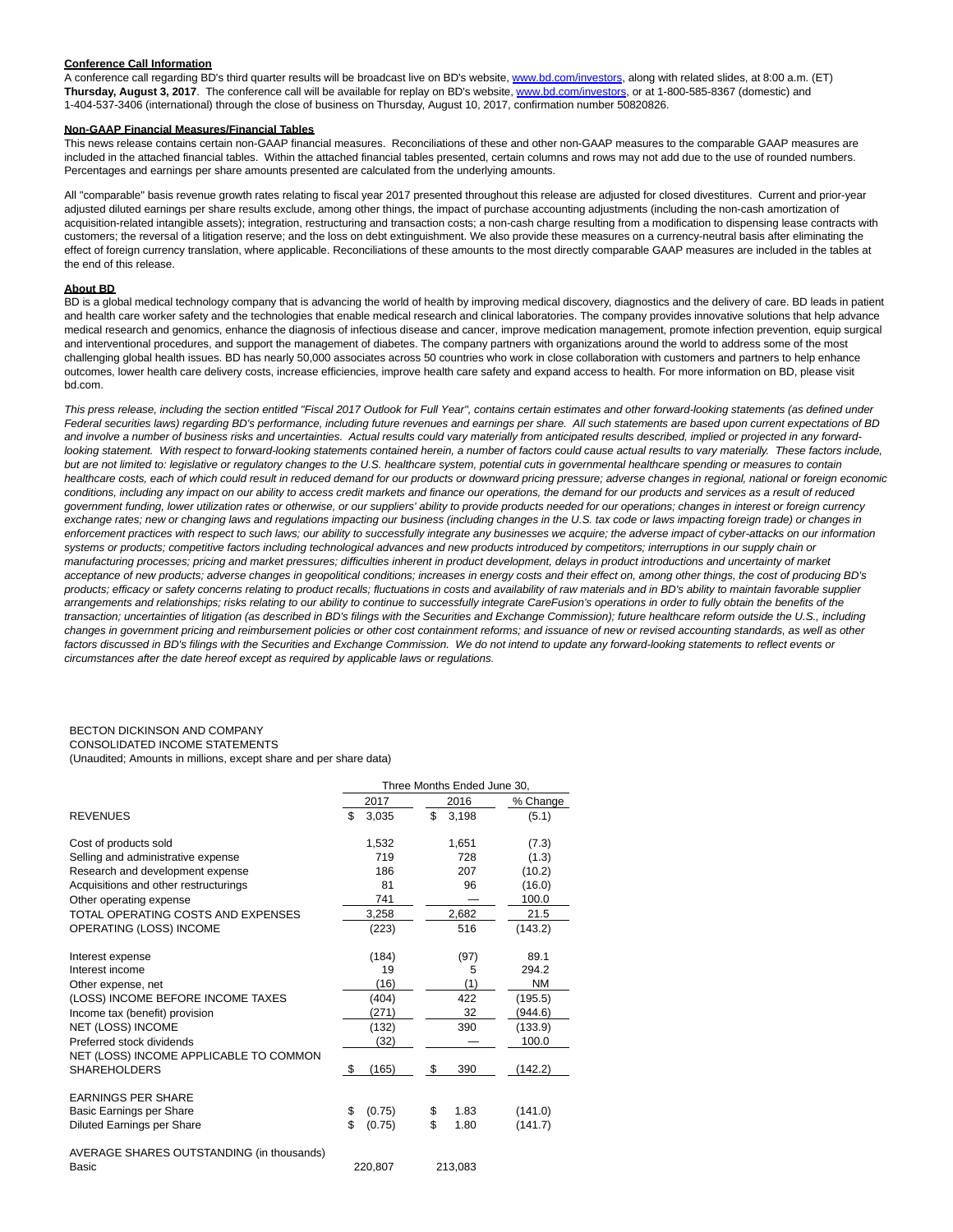#### BECTON DICKINSON AND COMPANY CONSOLIDATED INCOME STATEMENTS

(Unaudited; Amounts in millions, except share and per share data)

|                                           |             | Nine Months Ended June 30. |          |
|-------------------------------------------|-------------|----------------------------|----------|
|                                           | 2017        | 2016                       | % Change |
| <b>REVENUES</b>                           | \$<br>8,927 | \$<br>9,252                | (3.5)    |
| Cost of products sold                     | 4,539       | 4,813                      | (5.7)    |
| Selling and administrative expense        | 2,151       | 2,209                      | (2.6)    |
| Research and development expense          | 554         | 575                        | (3.8)    |
| Acquisitions and other restructurings     | 243         | 321                        | (24.2)   |
| Other operating expense                   | 405         |                            | 100.0    |
| TOTAL OPERATING COSTS AND EXPENSES        | 7,892       | 7,918                      | (0.3)    |
| <b>OPERATING INCOME</b>                   | 1.035       | 1,334                      | (22.4)   |
| Interest expense                          | (364)       | (293)                      | 24.3     |
| Interest income                           | 31          | 14                         | 124.2    |
| Other (expense) income, net               | (51)        | 10                         | (583.3)  |
| <b>INCOME BEFORE INCOME TAXES</b>         | 650         | 1,065                      | (38.9)   |
| Income tax (benefit) provision            | (123)       | 107                        | (214.6)  |
| <b>NET INCOME</b>                         | 773         | 958                        | (19.3)   |
| Preferred stock dividends                 | (32)        |                            | 100.0    |
| NET INCOME APPLICABLE TO COMMON           |             |                            |          |
| <b>SHAREHOLDERS</b>                       | \$<br>741   | \$<br>958                  | (22.7)   |
| <b>EARNINGS PER SHARE</b>                 |             |                            |          |
| Basic Earnings per Share                  | \$<br>3.43  | \$<br>4.51                 | (23.9)   |
| Diluted Earnings per Share                | \$<br>3.36  | \$<br>4.41                 | (23.8)   |
| AVERAGE SHARES OUTSTANDING (in thousands) |             |                            |          |
| Basic                                     | 215,817     | 212,411                    |          |
| <b>Diluted</b>                            | 220.406     | 217,146                    |          |

BECTON DICKINSON AND COMPANY SUPPLEMENTAL REVENUE INFORMATION REVENUES BY BUSINESS SEGMENTS AND UNITS - UNITED STATES Three Months Ended June 30, (Unaudited; Amounts in millions)

|                                       | A         |     | B     | $C = (A-B)/B$ |
|---------------------------------------|-----------|-----|-------|---------------|
|                                       | 2017      |     | 2016  | % Change      |
| <b>BD MEDICAL</b>                     |           |     |       |               |
| Medication and Procedural Solutions * | \$<br>480 | \$  | 473   | 1.5           |
| Medication Management Solutions *     | 447       |     | 473   | (5.5)         |
| Diabetes Care                         | 132       |     | 127   | 4.2           |
| <b>Pharmaceutical Systems</b>         | 93        |     | 98    | (5.3)         |
| Respiratory Solutions *               |           |     | 136   | <b>NM</b>     |
| <b>TOTAL</b>                          | 1,152     | \$  | 1,307 | (11.9)        |
| <b>BD LIFE SCIENCES</b>               |           |     |       |               |
| <b>Preanalytical Systems</b>          | \$<br>191 | \$  | 180   | 5.9           |
| <b>Diagnostic Systems</b>             | 145       |     | 142   | 2.1           |
| <b>Biosciences</b>                    | 115       |     | 106   | 8.2           |
| <b>TOTAL</b>                          | 451       | \$. | 428   | 5.2           |
| <b>TOTAL UNITED STATES</b>            | 1,603     |     | 1,735 | (7.6)         |

\*The presentation of prior-period amounts has been revised to conform with the presentation of current-period amounts, which does not separately present an immaterial adjustment for the amortization of a deferred revenue balance write-down relating to the CareFusion acquisition.

NM - Not Meaningful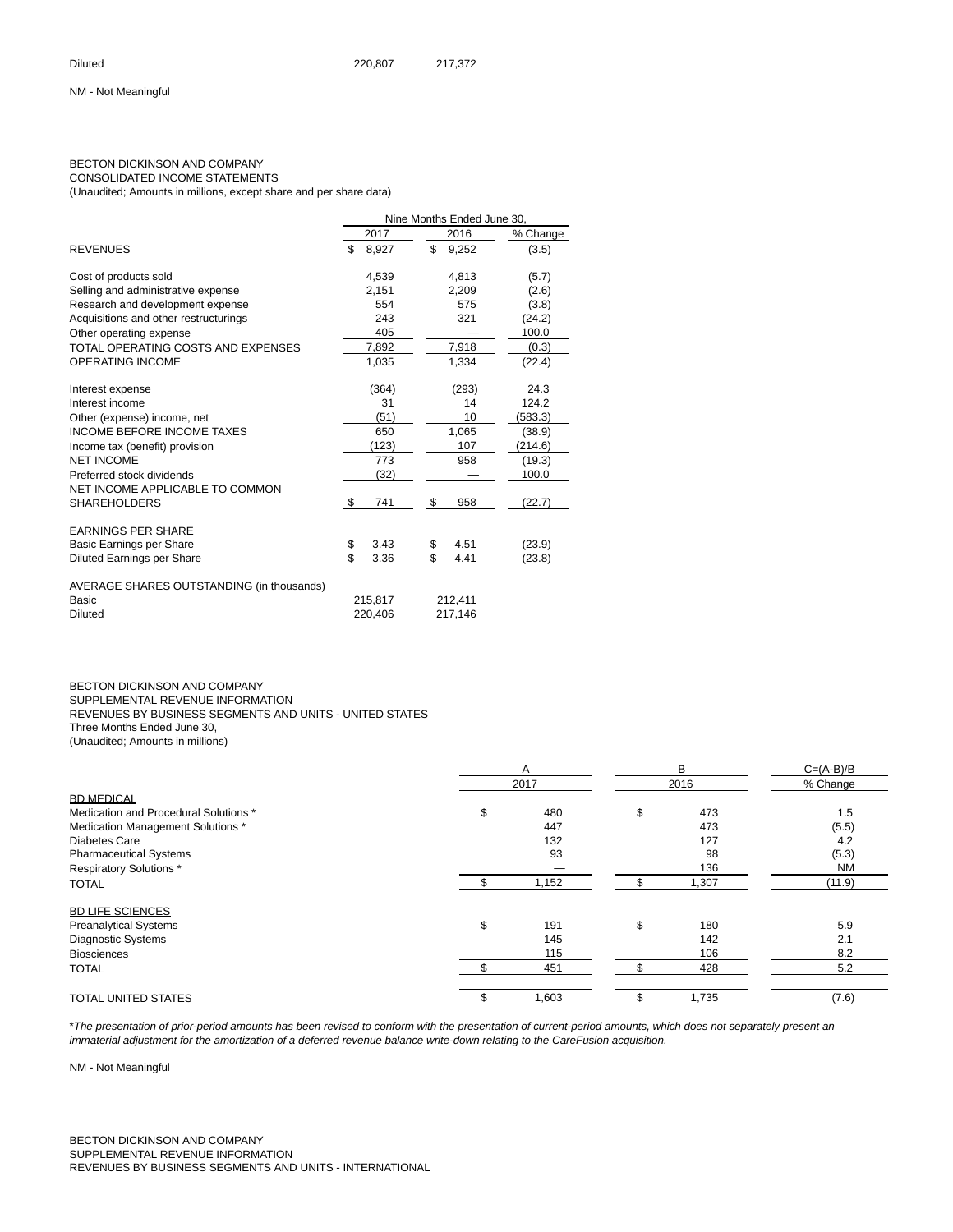#### Three Months Ended June 30, (continued) (Unaudited; Amounts in millions)

|                                        |     |       |             |                   | $D=(A-B)/B$ | $E=(A-B-C)/B$ |
|----------------------------------------|-----|-------|-------------|-------------------|-------------|---------------|
|                                        |     | A     | B           | С                 |             | % Change      |
|                                        |     | 2017  | 2016        | <b>FX</b> Impact  | Reported    | <b>FXN</b>    |
| <b>BD MEDICAL</b>                      |     |       |             |                   |             |               |
| Medication and Procedural Solutions    | \$  | 389   | \$<br>378   | \$<br>(10)        | 3.1         | 5.7           |
| <b>Medication Management Solutions</b> |     | 109   | 112         | (4)               | (3.0)       | 1.0           |
| Diabetes Care                          |     | 131   | 132         | (3)               | (0.7)       | 1.2           |
| <b>Pharmaceutical Systems</b>          |     | 258   | 244         | (5)               | 5.6         | 7.5           |
| <b>Respiratory Solutions</b>           |     |       | 63          |                   | <b>NM</b>   | <b>NM</b>     |
| <b>TOTAL</b>                           | \$. | 886   | \$<br>928   | \$<br>(21)        | (4.5)       | (2.2)         |
| <b>BD LIFE SCIENCES</b>                |     |       |             |                   |             |               |
| <b>Preanalytical Systems</b>           | \$  | 185   | \$<br>186   | \$<br>(5)         | (0.5)       | 2.0           |
| <b>Diagnostic Systems</b>              |     | 191   | 185         | (4)               | 3.0         | 5.0           |
| <b>Biosciences</b>                     |     | 171   | 164         | $\left( 4\right)$ | 4.2         | 6.4           |
| TOTAL                                  | \$  | 547   | \$<br>535   | \$<br>(12)        | 2.2         | 4.4           |
| TOTAL INTERNATIONAL                    | \$  | 1,433 | \$<br>1,463 | \$<br>(33)        | (2.1)       | 0.2           |

NM - Not Meaningful

BECTON DICKINSON AND COMPANY SUPPLEMENTAL REVENUE INFORMATION REVENUES BY BUSINESS SEGMENTS AND UNITS - TOTAL Three Months Ended June 30, (continued) (Unaudited; Amounts in millions)

|                                            |           |    |       |    |           | $D=(A-B)/B$ | $E=(A-B-C)/B$ |
|--------------------------------------------|-----------|----|-------|----|-----------|-------------|---------------|
|                                            | A         |    | B     |    | C         |             | % Change      |
|                                            | 2017      |    | 2016  |    | FX Impact | Reported    | <b>FXN</b>    |
| <b>BD MEDICAL</b>                          |           |    |       |    |           |             |               |
| <b>Medication and Procedural Solutions</b> | \$<br>870 | \$ | 851   | \$ | (10)      | 2.2         | 3.3           |
| Medication Management Solutions *          | 556       |    | 585   |    | (4)       | (5.0)       | (4.2)         |
| <b>Diabetes Care</b>                       | 263       |    | 258   |    | (3)       | 1.7         | 2.7           |
| <b>Pharmaceutical Systems</b>              | 350       |    | 342   |    | (5)       | 2.5         | 3.9           |
| <b>Respiratory Solutions*</b>              |           |    | 199   |    |           | <b>NM</b>   | <b>NM</b>     |
| <b>TOTAL</b>                               | 2,038     |    | 2,235 |    | (21)      | (8.8)       | (7.8)         |
| <b>BD LIFE SCIENCES</b>                    |           |    |       |    |           |             |               |
| <b>Preanalytical Systems</b>               | \$<br>376 | \$ | 366   | \$ | (5)       | 2.6         | 3.9           |
| <b>Diagnostic Systems</b>                  | 335       |    | 327   |    | (4)       | 2.6         | 3.8           |
| <b>Biosciences</b>                         | 286       |    | 270   |    | (4)       | 5.8         | 7.1           |
| <b>TOTAL</b>                               | 997       |    | 963   |    | (12)      | 3.5         | 4.8           |
| <b>TOTAL REVENUES</b>                      | 3,035     |    | 3,198 |    | (33)      | (5.1)       | (4.0)         |

\*The presentation of prior-period amounts has been revised to conform with the presentation of current-period amounts, which does not separately present an immaterial adjustment for the amortization of a deferred revenue balance write-down relating to the CareFusion acquisition.

NM - Not Meaningful

#### BECTON DICKINSON AND COMPANY SUPPLEMENTAL REVENUE INFORMATION REVENUES BY BUSINESS SEGMENTS AND UNITS - UNITED STATES Nine Months Ended June 30, (Unaudited; Amounts in millions)

|                                                                 | A              |    | в            | $C=(A-B)/B$ |
|-----------------------------------------------------------------|----------------|----|--------------|-------------|
|                                                                 | 2017           |    | 2016         | % Change    |
| <b>BD MEDICAL</b><br><b>Medication and Procedural Solutions</b> |                |    |              |             |
| Medication Management Solutions *                               | 1,470<br>1,403 | \$ | ,448<br>.351 | 1.5<br>3.8  |
| Diabetes Care                                                   | 400            |    | 386          | 3.6         |
| <b>Pharmaceutical Systems</b>                                   | 231            |    | 242          | (4.5)       |
| <b>Respiratory Solutions*</b>                                   |                |    | 423          | <b>NM</b>   |
| <b>TOTAL</b>                                                    | 3,504          |    | 3,850        | (9.0)       |
| <b>BD LIFE SCIENCES</b><br><b>Preanalytical Systems</b>         | 552            | S  | 533          | 3.7         |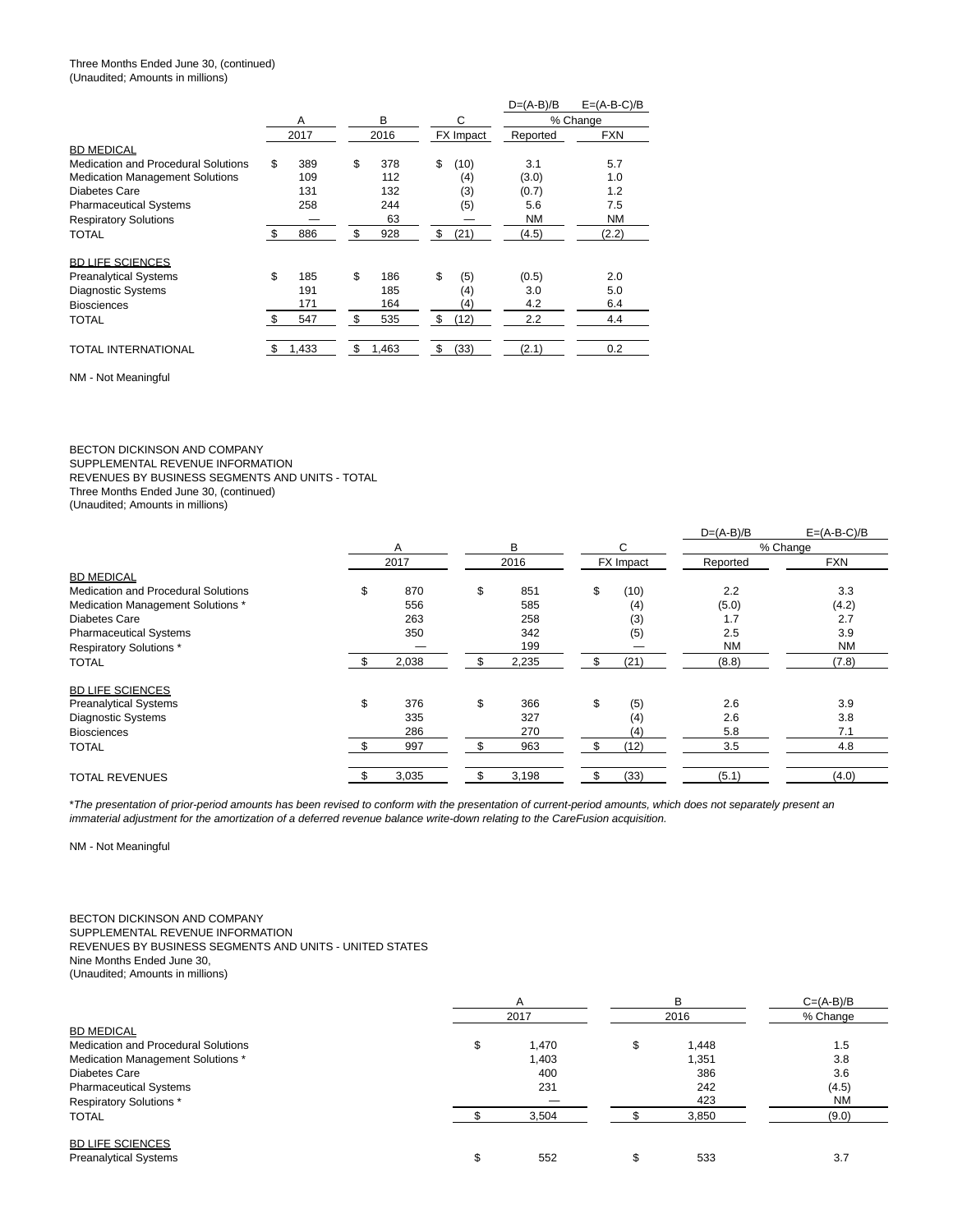| Diagnostic Systems<br><b>Biosciences</b> | 471<br>331 | 447<br>314 | 5.5<br>5.4 |
|------------------------------------------|------------|------------|------------|
| TOTAL                                    | .355       | .294       | -4.        |
| TOTAL UNITED STATES                      | 4.859      | 5.145      | (5.5)      |

\*The presentation of prior-period amounts has been revised to conform with the presentation of current-period amounts, which does not separately present an immaterial adjustment for the amortization of a deferred revenue balance write-down relating to the CareFusion acquisition.

NM - Not Meaningful

# BECTON DICKINSON AND COMPANY

SUPPLEMENTAL REVENUE INFORMATION

REVENUES BY BUSINESS SEGMENTS AND UNITS - INTERNATIONAL

Nine Months Ended June 30, (continued)

(Unaudited; Amounts in millions)

|                                        |     |       |             |     |                  | $D=(A-B)/B$ | $E=(A-B-C)/B$ |
|----------------------------------------|-----|-------|-------------|-----|------------------|-------------|---------------|
|                                        |     | A     | в           |     | С                |             | % Change      |
|                                        |     | 2017  | 2016        |     | <b>FX</b> Impact | Reported    | <b>FXN</b>    |
| <b>BD MEDICAL</b>                      |     |       |             |     |                  |             |               |
| Medication and Procedural Solutions    | \$  | 1.133 | \$<br>1,082 | \$  | (24)             | 4.7         | 6.9           |
| <b>Medication Management Solutions</b> |     | 321   | 312         |     | (13)             | 2.8         | 6.8           |
| Diabetes Care                          |     | 374   | 371         |     | (3)              | 0.6         | 1.5           |
| <b>Pharmaceutical Systems</b>          |     | 658   | 607         |     | (11)             | 8.4         | 10.3          |
| <b>Respiratory Solutions</b>           |     |       | 196         |     |                  | <b>NM</b>   | <b>NM</b>     |
| TOTAL                                  | \$. | 2,485 | \$<br>2,569 | \$. | (52)             | (3.3)       | (1.3)         |
| <b>BD LIFE SCIENCES</b>                |     |       |             |     |                  |             |               |
| <b>Preanalytical Systems</b>           | \$  | 541   | \$<br>517   | \$  | (11)             | 4.6         | 6.8           |
| <b>Diagnostic Systems</b>              |     | 548   | 512         |     | (6)              | 6.9         | 8.1           |
| <b>Biosciences</b>                     |     | 494   | 508         |     | 7)               | (2.9)       | (1.5)         |
| <b>TOTAL</b>                           | \$  | 1,582 | \$<br>1,538 | \$  | (25)             | 2.9         | 4.5           |
| TOTAL INTERNATIONAL                    |     | 4,068 | \$<br>4,107 |     | (76)             | (1.0)       | 0.9           |

NM - Not Meaningful

BECTON DICKINSON AND COMPANY SUPPLEMENTAL REVENUE INFORMATION REVENUES BY BUSINESS SEGMENTS AND UNITS - TOTAL Nine Months Ended June 30, (continued) (Unaudited; Amounts in millions)

|                                     |    |       |        |       |            | $D=(A-B)/B$ | $E=(A-B-C)/B$ |
|-------------------------------------|----|-------|--------|-------|------------|-------------|---------------|
|                                     | A  |       | B<br>C |       |            | % Change    |               |
|                                     |    | 2017  |        | 2016  | FX Impact  | Reported    | <b>FXN</b>    |
| <b>BD MEDICAL</b>                   |    |       |        |       |            |             |               |
| Medication and Procedural Solutions | \$ | 2,604 | \$     | 2,531 | \$<br>(24) | 2.9         | 3.8           |
| Medication Management Solutions *   |    | 1,723 |        | 1,663 | (13)       | 3.6         | 4.4           |
| <b>Diabetes Care</b>                |    | 773   |        | 757   | (3)        | 2.1         | 2.6           |
| <b>Pharmaceutical Systems</b>       |    | 889   |        | 849   | (11)       | 4.8         | 6.1           |
| Respiratory Solutions *             |    |       |        | 620   |            | <b>NM</b>   | <b>NM</b>     |
| <b>TOTAL</b>                        |    | 5,989 |        | 6,420 | (52)       | (6.7)       | (5.9)         |
| <b>BD LIFE SCIENCES</b>             |    |       |        |       |            |             |               |
| <b>Preanalytical Systems</b>        | \$ | 1,094 | \$     | 1,050 | \$<br>(11) | 4.1         | 5.2           |
| <b>Diagnostic Systems</b>           |    | 1,019 |        | 959   | (6)        | 6.3         | 6.9           |
| <b>Biosciences</b>                  |    | 825   |        | 823   | (7)        | 0.2         | 1.1           |
| <b>TOTAL</b>                        |    | 2,937 |        | 2,832 | (25)       | 3.7         | 4.6           |
| <b>TOTAL REVENUES</b>               |    | 8,927 |        | 9,252 | (76)       | (3.5)       | (2.7)         |

\*The presentation of prior-period amounts has been revised to conform with the presentation of current-period amounts, which does not separately present an immaterial adjustment for the amortization of a deferred revenue balance write-down relating to the CareFusion acquisition.

NM - Not Meaningful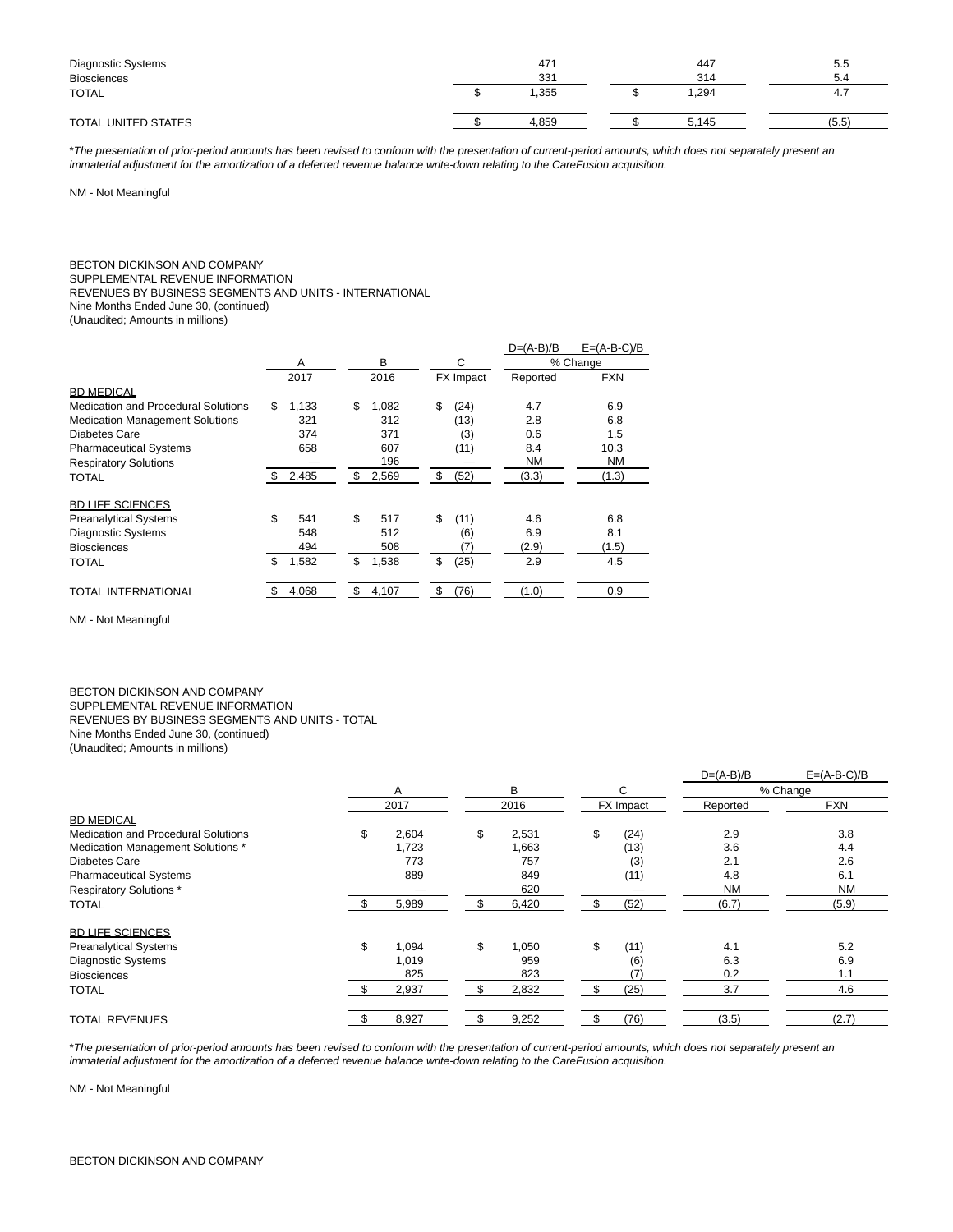#### SUPPLEMENTAL INFORMATION

RECONCILIATION OF REPORTED REVENUE CHANGE TO COMPARABLE REVENUE CHANGE - UNITED STATES Three Months Ended June 30,

(Unaudited; Amounts in millions)

|                                     |           |           |     | С                  |             |             |
|-------------------------------------|-----------|-----------|-----|--------------------|-------------|-------------|
|                                     |           |           |     | <b>Divestiture</b> | $D=B+C$     | $E=(A-D)/D$ |
|                                     | A         | в         |     | Revenue            | Comparable  | Comparable  |
|                                     | 2017      | 2016      |     | Adjustment **      | 2016        | % Change    |
| <b>BD MEDICAL</b>                   |           |           |     |                    |             |             |
| Medication and Procedural Solutions | \$<br>480 | \$<br>473 | \$  | (3)                | \$<br>470   | 2.1         |
| Medication Management Solutions *   | 447       | 473       |     |                    | 473         | (5.5)       |
| Diabetes Care                       | 132       | 127       |     |                    | 127         | 4.2         |
| <b>Pharmaceutical Systems</b>       | 93        | 98        |     |                    | 98          | (5.3)       |
| <b>Respiratory Solutions *</b>      |           | 136       |     | (136)              |             |             |
| <b>TOTAL</b>                        | 1,152     | 1,307     |     | (139)              | \$<br>1,168 | (1.3)       |
| <b>BD LIFE SCIENCES</b>             |           |           |     |                    |             |             |
| <b>Preanalytical Systems</b>        | \$<br>191 | \$<br>180 | \$  |                    | \$<br>180   | 5.9         |
| <b>Diagnostic Systems</b>           | 145       | 142       |     |                    | 142         | 2.1         |
| <b>Biosciences</b>                  | 115       | 106       |     |                    | 106         | 8.2         |
| <b>TOTAL</b>                        | 451       | 428       | \$. |                    | \$<br>428   | 5.2         |
| TOTAL UNITED STATES                 | 1,603     | 1,735     |     | (139)              | \$<br>.596  | 0.4         |

\*The presentation of prior-period amounts has been revised to conform with the presentation of current-period amounts, which does not separately present an immaterial adjustment for the amortization of a deferred revenue balance write-down relating to the CareFusion acquisition.

\*\*Excludes the impact from the following divestitures: Respiratory, Simplist and Spine.

### BECTON DICKINSON AND COMPANY

SUPPLEMENTAL INFORMATION

RECONCILIATION OF REPORTED REVENUE CHANGE TO COMPARABLE REVENUE CHANGE - INTERNATIONAL

Three Months Ended June 30, (continued)

(Unaudited; Amounts in millions)

|                                        |    | A<br>2017 | в<br>2016   | C<br><b>Divestiture</b><br>Revenue<br>Adjustment ** | $D=B+C$<br>Comparable<br>2016 | Е<br>FX Impact | $F=(A-D-E)/D$<br>FXN % Change |
|----------------------------------------|----|-----------|-------------|-----------------------------------------------------|-------------------------------|----------------|-------------------------------|
| <b>BD MEDICAL</b>                      |    |           |             |                                                     |                               |                |                               |
| Medication and Procedural Solutions    | \$ | 389       | \$<br>378   | \$                                                  | \$<br>378                     | \$<br>(10)     | 5.7                           |
| <b>Medication Management Solutions</b> |    | 109       | 112         |                                                     | 112                           | (4)            | 1.0                           |
| Diabetes Care                          |    | 131       | 132         |                                                     | 132                           | (3)            | 1.2                           |
| <b>Pharmaceutical Systems</b>          |    | 258       | 244         |                                                     | 244                           | (5)            | 7.5                           |
| <b>Respiratory Solutions</b>           |    |           | 63          | (63)                                                |                               |                |                               |
| <b>TOTAL</b>                           |    | 886       | \$<br>928   | \$<br>(63)                                          | \$<br>865                     | \$<br>(21)     | 4.9                           |
| <b>BD LIFE SCIENCES</b>                |    |           |             |                                                     |                               |                |                               |
| <b>Preanalytical Systems</b>           | \$ | 185       | \$<br>186   | \$                                                  | \$<br>186                     | \$<br>(5)      | 2.0                           |
| <b>Diagnostic Systems</b>              |    | 191       | 185         |                                                     | 185                           | (4)            | 5.0                           |
| <b>Biosciences</b>                     |    | 171       | 164         |                                                     | 164                           | (4)            | 6.4                           |
| <b>TOTAL</b>                           |    | 547       | \$<br>535   | \$                                                  | \$<br>535                     | \$<br>(12)     | 4.4                           |
| <b>TOTAL INTERNATIONAL</b>             | S  | 1,433     | \$<br>1,463 | \$<br>(63)                                          | \$<br>1,400                   | \$<br>(33)     | 4.7                           |

\*\*Excludes the impact from the following divestitures: Respiratory, Simplist and Spine.

#### BECTON DICKINSON AND COMPANY

SUPPLEMENTAL INFORMATION

RECONCILIATION OF REPORTED REVENUE CHANGE TO COMPARABLE REVENUE CHANGE - TOTAL

Three Months Ended June 30, (continued)

(Unaudited; Amounts in millions)

|                                            |      |  |           |   |                    |            |         |  |                  | $F=(A-D-E)/D$ |
|--------------------------------------------|------|--|-----------|---|--------------------|------------|---------|--|------------------|---------------|
|                                            | A    |  | в<br>2016 |   | <b>Divestiture</b> |            | $D=B+C$ |  |                  | Comparable    |
|                                            |      |  |           |   | Revenue            | Comparable |         |  | Comparable       | <b>FXN</b>    |
|                                            | 2017 |  |           |   | Adiustment **      |            | 2016    |  | <b>FX</b> Impact | % Change      |
| <b>BD MEDICAL</b>                          |      |  |           |   |                    |            |         |  |                  |               |
| <b>Medication and Procedural Solutions</b> | 870  |  | 851       | S | (3)                |            | 848     |  | (10)             | 3.7           |
| Medication Management Solutions *          | 556  |  | 585       |   |                    |            | 585     |  | (4)              | (4.2)         |
| Diabetes Care                              | 263  |  | 258       |   |                    |            | 258     |  | (3)              | 2.7           |
| <b>Pharmaceutical Systems</b>              | 350  |  | 342       |   |                    |            | 342     |  | (5)              | 3.9           |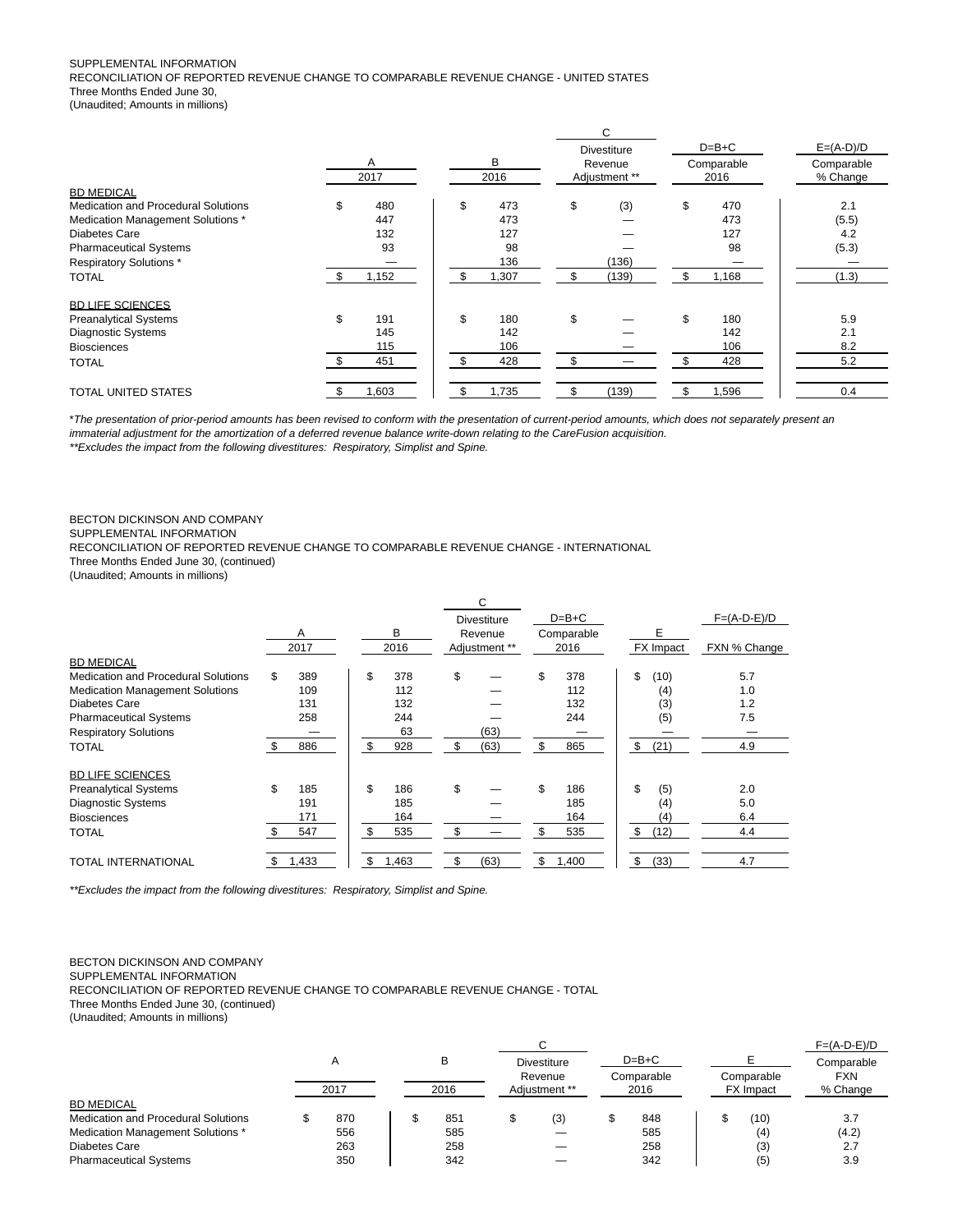| <b>Respiratory Solutions*</b> |       | 199   | (199) |       |      |     |     |
|-------------------------------|-------|-------|-------|-------|------|-----|-----|
| <b>TOTAL</b>                  | 2,038 | 2,235 | (202) | 2,033 | (21) |     | 1.3 |
| <b>BD LIFE SCIENCES</b>       |       |       |       |       |      |     |     |
| <b>Preanalytical Systems</b>  | 376   | 366   |       | 366   | (5)  | 3.9 |     |
| <b>Diagnostic Systems</b>     | 335   | 327   |       | 327   | (4)  | 3.8 |     |
| <b>Biosciences</b>            | 286   | 270   |       | 270   |      | 7.1 |     |
| <b>TOTAL</b>                  | 997   | 963   |       | 963   | (12) |     | 4.8 |
|                               |       |       |       |       |      |     |     |
| <b>TOTAL REVENUES</b>         | 3,035 | 3,198 | (202) | 2,996 | (33) |     | 2.4 |

\*The presentation of prior-period amounts has been revised to conform with the presentation of current-period amounts, which does not separately present an immaterial adjustment for the amortization of a deferred revenue balance write-down relating to the CareFusion acquisition.

\*\*Excludes the impact from the following divestitures: Respiratory, Simplist and Spine.

#### BECTON DICKINSON AND COMPANY

SUPPLEMENTAL INFORMATION

RECONCILIATION OF REPORTED REVENUE CHANGE TO COMPARABLE REVENUE CHANGE - UNITED STATES Nine Months Ended June 30,

(Unaudited; Amounts in millions)

|                                            | A<br>2017   | В<br>2016   | C<br><b>Divestiture</b><br>Revenue<br>Adjustment ** | $D=B+C$<br>Comparable<br>2016 | $E=(A-D)/D$<br>Comparable<br>% Change |
|--------------------------------------------|-------------|-------------|-----------------------------------------------------|-------------------------------|---------------------------------------|
| <b>BD MEDICAL</b>                          |             |             |                                                     |                               |                                       |
| <b>Medication and Procedural Solutions</b> | \$<br>1,470 | \$<br>1,448 | \$<br>(17)                                          | \$<br>1,431                   | 2.7                                   |
| Medication Management Solutions *          | 1,403       | 1,351       |                                                     | 1,351                         | 3.8                                   |
| Diabetes Care                              | 400         | 386         |                                                     | 386                           | 3.6                                   |
| <b>Pharmaceutical Systems</b>              | 231         | 242         |                                                     | 242                           | (4.5)                                 |
| Respiratory Solutions *                    |             | 423         | (423)                                               |                               |                                       |
| <b>TOTAL</b>                               | 3,504       | 3,850       | (440)                                               | 3,410                         | 2.8                                   |
| <b>BD LIFE SCIENCES</b>                    |             |             |                                                     |                               |                                       |
| <b>Preanalytical Systems</b>               | \$<br>552   | \$<br>533   | \$                                                  | \$<br>533                     | 3.7                                   |
| <b>Diagnostic Systems</b>                  | 471         | 447         |                                                     | 447                           | 5.5                                   |
| <b>Biosciences</b>                         | 331         | 314         |                                                     | 314                           | 5.4                                   |
| <b>TOTAL</b>                               | 1,355       | 1,294       | \$                                                  | 1,294                         | 4.7                                   |
| TOTAL UNITED STATES                        | 4,859       | 5,145       | (440)                                               | 4,705                         | 3.3                                   |

\*The presentation of prior-period amounts has been revised to conform with the presentation of current-period amounts, which does not separately present an immaterial adjustment for the amortization of a deferred revenue balance write-down relating to the CareFusion acquisition. \*\*Excludes the impact from the following divestitures: Respiratory, Simplist and Spine.

BECTON DICKINSON AND COMPANY SUPPLEMENTAL INFORMATION RECONCILIATION OF REPORTED REVENUE CHANGE TO COMPARABLE REVENUE CHANGE - INTERNATIONAL Nine Months Ended June 30, (continued)

(Unaudited; Amounts in millions)

|                                        |             |             | C                  |             |            |               |
|----------------------------------------|-------------|-------------|--------------------|-------------|------------|---------------|
|                                        |             |             | <b>Divestiture</b> | $D=B+C$     |            | $F=(A-D-E)/D$ |
|                                        | A           | в           | Revenue            | Comparable  | Е          | FXN %         |
|                                        | 2017        | 2016        | Adjustment **      | 2016        | FX Impact  | Change        |
| <b>BD MEDICAL</b>                      |             |             |                    |             |            |               |
| Medication and Procedural Solutions    | 1,133<br>\$ | \$<br>1,082 | \$                 | \$<br>1,082 | \$<br>(24) | 6.9           |
| <b>Medication Management Solutions</b> | 321         | 312         |                    | 312         | (13)       | 6.8           |
| Diabetes Care                          | 374         | 371         |                    | 371         | (3)        | 1.5           |
| <b>Pharmaceutical Systems</b>          | 658         | 607         |                    | 607         | (11)       | 10.3          |
| <b>Respiratory Solutions</b>           |             | 196         | (196)              |             |            |               |
| <b>TOTAL</b>                           | 2,485       | \$<br>2,569 | (196)<br>\$        | \$<br>2,373 | \$<br>(52) | 6.9           |
| <b>BD LIFE SCIENCES</b>                |             |             |                    |             |            |               |
| <b>Preanalytical Systems</b>           | 541         | \$<br>517   | \$                 | \$<br>517   | \$<br>(11) | 6.8           |
| <b>Diagnostic Systems</b>              | 548         | 512         |                    | 512         | (6)        | 8.1           |
| <b>Biosciences</b>                     | 494         | 508         |                    | 508         | 7)         | (1.5)         |
| <b>TOTAL</b>                           | 1,582       | \$<br>1,538 | \$                 | \$<br>1,538 | \$<br>(25) | 4.5           |
| <b>TOTAL INTERNATIONAL</b>             | 4,068       | \$<br>4,107 | \$<br>(196)        | \$<br>3,911 | \$<br>(76) | 6.0           |

\*\*Excludes the impact from the following divestitures: Respiratory, Simplist and Spine.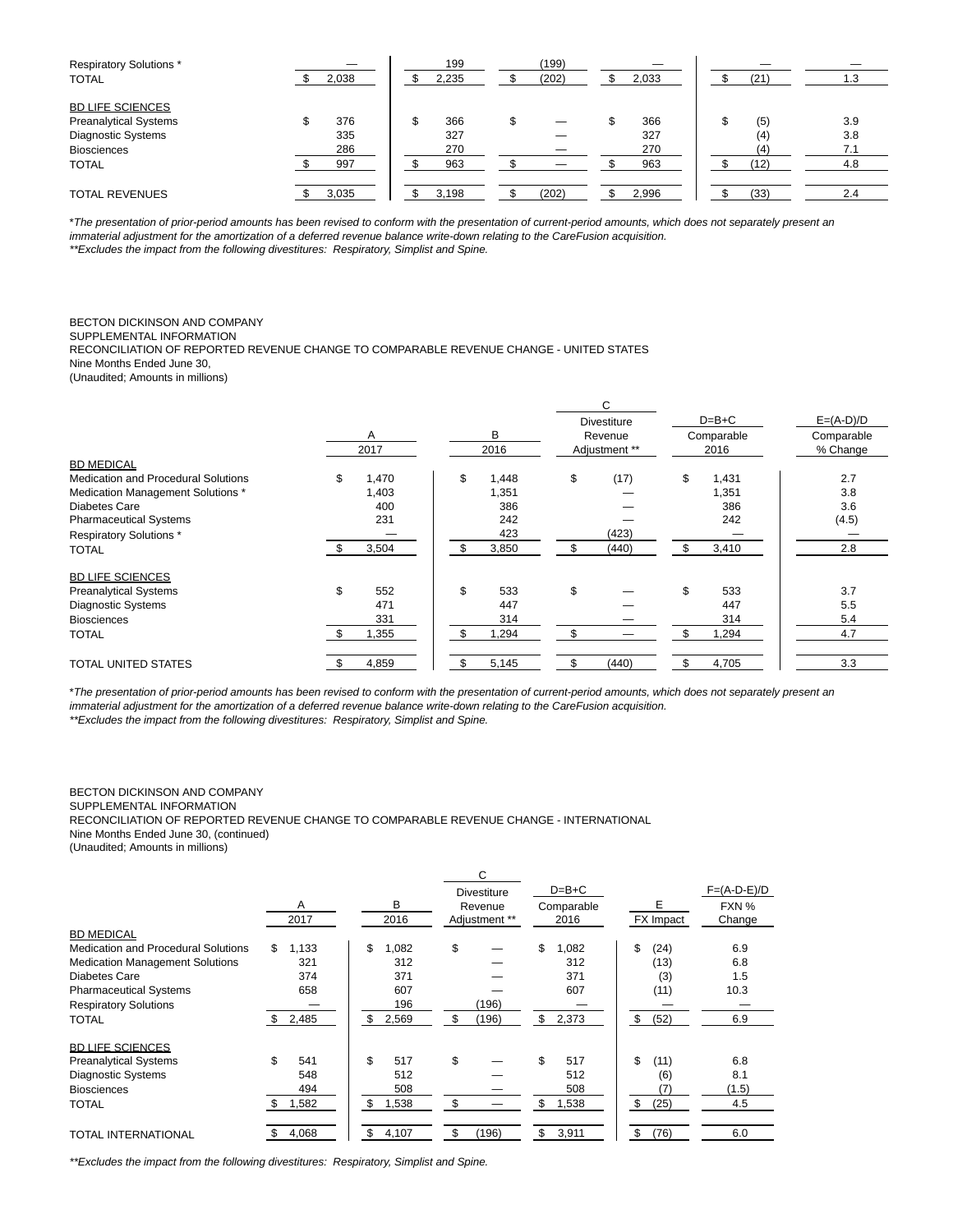### BECTON DICKINSON AND COMPANY

SUPPLEMENTAL INFORMATION

RECONCILIATION OF REPORTED REVENUE CHANGE TO COMPARABLE REVENUE CHANGE - TOTAL Nine Months Ended June 30, (continued)

(Unaudited; Amounts in millions)

|                                            |             |             | С                  |             |                  | $F=(A-D-E)/D$ |  |
|--------------------------------------------|-------------|-------------|--------------------|-------------|------------------|---------------|--|
|                                            | A           | В           | <b>Divestiture</b> | $D=B+C$     |                  | Comparable    |  |
|                                            |             |             | Revenue            | Comparable  | Comparable       | <b>FXN</b>    |  |
|                                            | 2017        | 2016        | Adjustment **      | 2016        | <b>FX</b> Impact | % Change      |  |
| <b>BD MEDICAL</b>                          |             |             |                    |             |                  |               |  |
| <b>Medication and Procedural Solutions</b> | 2,604       | \$<br>2,531 | \$<br>(17)         | \$<br>2,514 | \$<br>(24)       | 4.5           |  |
| Medication Management Solutions *          | 1,723       | 1,663       |                    | 1,663       | (13)             | 4.4           |  |
| Diabetes Care                              | 773         | 757         |                    | 757         | (3)              | 2.6           |  |
| <b>Pharmaceutical Systems</b>              | 889         | 849         |                    | 849         | (11)             | 6.1           |  |
| <b>Respiratory Solutions*</b>              |             | 620         | (620)              |             |                  |               |  |
| <b>TOTAL</b>                               | 5,989       | \$<br>6,420 | \$<br>(637)        | \$<br>5,783 | \$<br>(52)       | 4.5           |  |
| <b>BD LIFE SCIENCES</b>                    |             |             |                    |             |                  |               |  |
| <b>Preanalytical Systems</b>               | \$<br>1,094 | \$<br>1,050 | \$                 | \$<br>1,050 | \$<br>(11)       | 5.2           |  |
| <b>Diagnostic Systems</b>                  | 1,019       | 959         |                    | 959         | (6)              | 6.9           |  |
| <b>Biosciences</b>                         | 825         | 823         |                    | 823         |                  | 1.1           |  |
| <b>TOTAL</b>                               | 2,937       | \$<br>2,832 | \$                 | \$<br>2,832 | (25)             | 4.6           |  |
| <b>TOTAL REVENUES</b>                      | 8,927       | \$<br>9,252 | \$<br>(637)        | \$<br>8,615 | (76)             | 4.5           |  |

\*The presentation of prior-period amounts has been revised to conform with the presentation of current-period amounts, which does not separately present an immaterial adjustment for the amortization of a deferred revenue balance write-down relating to the CareFusion acquisition.

\*\*Excludes the impact from the following divestitures: Respiratory, Simplist and Spine.

#### BECTON DICKINSON AND COMPANY SUPPLEMENTAL INFORMATION RECONCILIATION OF REPORTED DILUTED EPS TO ADJUSTED DILUTED EPS (Unaudited)

|                                                                                                      | Three Months Ended June 30, |                    |                        |                                                    |                                                          |                          |                                                           |  |
|------------------------------------------------------------------------------------------------------|-----------------------------|--------------------|------------------------|----------------------------------------------------|----------------------------------------------------------|--------------------------|-----------------------------------------------------------|--|
| Reported Diluted Earnings per Share                                                                  | 2017<br>\$<br>(0.75)        | 2016<br>\$<br>1.80 | Growth<br>\$<br>(2.55) | Foreign<br>Currency<br>Translation<br>\$<br>(0.07) | Foreign<br>Currency<br>Neutral<br>Growth<br>\$<br>(2.48) | Growth %<br>(141.7)<br>% | Foreign<br>Currency<br>Neutral<br>Growth %<br>$(137.8)$ % |  |
| Purchase accounting adjustments (\$106 million                                                       |                             |                    |                        |                                                    |                                                          |                          |                                                           |  |
| and \$127 million pre-tax, respectively) $(1)$<br>Restructuring costs (\$8 million and \$49 million  | 0.48                        | 0.58               |                        |                                                    |                                                          |                          |                                                           |  |
| pre-tax, respectively) $(2)$<br>Integration costs (\$50 million and \$40 million                     | 0.04                        | 0.23               |                        |                                                    |                                                          |                          |                                                           |  |
| pre-tax, respectively) $(2)$<br>Transaction costs (\$23 million and \$7 million                      | 0.23                        | 0.18               |                        |                                                    |                                                          |                          |                                                           |  |
| pre-tax, respectively) $(2)$                                                                         | 0.10                        | 0.03               |                        |                                                    |                                                          |                          |                                                           |  |
| Financing costs (\$87 million pre-tax) (3)<br>Losses on debt extinguishment (\$31 million pre-       | 0.39                        |                    |                        |                                                    |                                                          |                          |                                                           |  |
| $\{$ ax $)$ $(4)$<br>Lease contract modification-related charge (\$741                               | 0.14                        |                    |                        |                                                    |                                                          |                          |                                                           |  |
| million pre-tax) (5)                                                                                 | 3.36                        |                    |                        |                                                    |                                                          |                          |                                                           |  |
| Dilutive impact (6)                                                                                  | 0.18                        |                    |                        |                                                    |                                                          |                          |                                                           |  |
| Pension settlement charges (\$3 million pre-tax) (7)<br>Income tax benefit of special items (\$(377) |                             | 0.01               |                        |                                                    |                                                          |                          |                                                           |  |
| million and \$(106) million, respectively)                                                           | (1.71)                      | (0.49)             |                        |                                                    |                                                          |                          |                                                           |  |
| Adjusted Diluted Earnings per Share                                                                  | 2.46<br>\$                  | \$2.35             | \$<br>0.11             | \$<br>(0.07)                                       | \$<br>0.18                                               | 4.7<br>%                 | 7.7 %                                                     |  |

(1) and debt. Includes adjustments related to the purchase accounting for acquisitions, primarily CareFusion, impacting identified intangible assets and valuation of fixed assets

Represents integration and restructuring costs which are associated with the acquisition of CareFusion and other portfolio rationalization initiatives, as well as

(2) transaction costs which relate to the pending agreement to acquire Bard as well as other portfolio rationalization initiatives.

(3) Represents financing costs, primarily fees paid to enter into a bridge facility, incurred in connection with the pending agreement to acquire Bard.

(4) Represents losses recognized upon the extinguishment of certain long-term senior notes.

(5) Represents a non-cash charge resulting from a modification to our dispensing equipment lease contracts with customers.

Represents the dilutive impact of BD shares issued in May 2017, in anticipation of the pending acquisition of Bard, and of preferred share dividends payable on

(6) mandatory convertible preferred stock outstanding. The quarter-to-date adjusted diluted average shares outstanding (in thousands) is 218,184.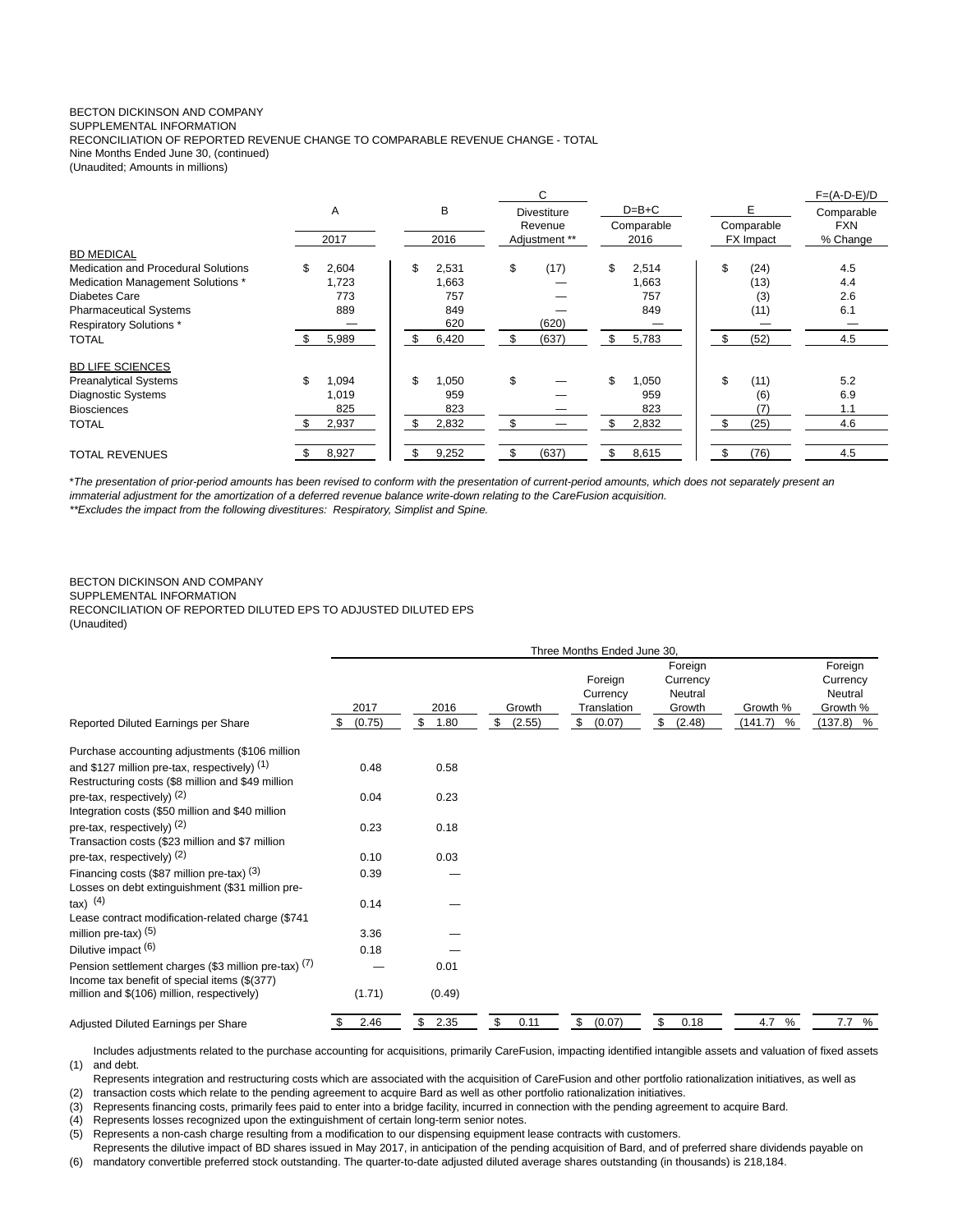Represents pension settlement charges associated with lump sum benefit payments made from the Company's U.S. supplemental pension plan, as such payments

(7) exceeded the service and interest components of the plan's pension cost.

## BECTON DICKINSON AND COMPANY SUPPLEMENTAL INFORMATION

RECONCILIATION OF REPORTED DILUTED EPS TO ADJUSTED DILUTED EPS

(Unaudited)

|                                                                                                                  | Nine Months Ended June 30, |                    |                       |                                                    |                                                          |                         |                                                          |
|------------------------------------------------------------------------------------------------------------------|----------------------------|--------------------|-----------------------|----------------------------------------------------|----------------------------------------------------------|-------------------------|----------------------------------------------------------|
| Reported Diluted Earnings per Share                                                                              | 2017<br>3.36               | 2016<br>\$<br>4.41 | Growth<br>(1.05)<br>S | Foreign<br>Currency<br>Translation<br>(0.24)<br>\$ | Foreign<br>Currency<br>Neutral<br>Growth<br>\$<br>(0.81) | Growth %<br>(23.8)<br>% | Foreign<br>Currency<br>Neutral<br>Growth %<br>$(18.4)$ % |
|                                                                                                                  |                            |                    |                       |                                                    |                                                          |                         |                                                          |
| Purchase accounting adjustments (\$361 million and                                                               |                            |                    |                       |                                                    |                                                          |                         |                                                          |
| \$395 million pre-tax, respectively) (1)<br>Restructuring costs (\$54 million and \$198 million pre-             | 1.64                       | 1.82               |                       |                                                    |                                                          |                         |                                                          |
| tax, respectively) $(2)$<br>Integration costs (\$159 million and \$115 million pre-                              | 0.25                       | 0.91               |                       |                                                    |                                                          |                         |                                                          |
| tax, respectively) $(2)$<br>Transaction costs (\$37 million and \$7 million pre-tax,                             | 0.72                       | 0.53               |                       |                                                    |                                                          |                         |                                                          |
| respectively) $(2)$                                                                                              | 0.17                       | 0.03               |                       |                                                    |                                                          |                         |                                                          |
| Financing costs (\$87 million pre-tax) (3)                                                                       | 0.40                       |                    |                       |                                                    |                                                          |                         |                                                          |
| Losses on debt extinguishment (\$73 million pre-tax) $(4)$<br>Lease contract modification-related charge (\$741  | 0.33                       |                    |                       |                                                    |                                                          |                         |                                                          |
| million pre-tax) $(5)$                                                                                           | 3.36                       |                    |                       |                                                    |                                                          |                         |                                                          |
| Litigation-related item $(\$$ (336) million pre-tax) $(6)$                                                       | (1.52)                     |                    |                       |                                                    |                                                          |                         |                                                          |
| Dilutive Impact <sup>(7)</sup>                                                                                   | 0.22                       |                    |                       |                                                    |                                                          |                         |                                                          |
| Pension settlement charges (\$3 million pre-tax) (8)<br>Income tax benefit of special items (\$(404) million and |                            | 0.01               |                       |                                                    |                                                          |                         |                                                          |
| \$(270) million, respectively)                                                                                   | (1.83)                     | (1.24)             |                       |                                                    |                                                          |                         |                                                          |
| Adjusted Diluted Earnings per Share                                                                              | 7.09<br>\$                 | \$<br>6.48         | \$<br>0.61            | \$<br>(0.24)                                       | \$<br>0.85                                               | 9.4%                    | 13.1 %                                                   |

(1) and debt. Includes adjustments related to the purchase accounting for acquisitions, primarily CareFusion, impacting identified intangible assets and valuation of fixed assets

Represents integration and restructuring costs which are associated with the acquisition of CareFusion and other portfolio rationalization initiatives, as well as

(2) transaction costs which relate to the pending agreement to acquire Bard as well as other portfolio rationalization initiatives.

(3) Represents financing costs, primarily fees paid to enter into a bridge facility, incurred in connection with the pending agreement to acquire Bard.

(4) Represents losses recognized upon the extinguishment of certain long-term senior notes.

(5) Represents a non-cash charge resulting from a modification to our dispensing equipment lease contracts with customers.

(6) Represents the reversal of certain reserves related to an appellate court decision which, among other things, reversed an unfavorable antitrust judgment in the RTI case.

(7) mandatory convertible preferred stock outstanding. The year-to-date adjusted diluted average shares outstanding (in thousands) is 218,094. Represents the dilutive impact of BD shares issued in May 2017, in anticipation of the pending acquisition of Bard, and of preferred share dividends payable on

(8) exceeded the service and interest components of the plan's pension cost. Represents pension settlement charges associated with lump sum benefit payments made from the Company's U.S. supplemental pension plan, as such payments

#### BECTON DICKINSON AND COMPANY SUPPLEMENTAL INFORMATION FY2017 OUTLOOK RECONCILIATION

|                                                                   | FY2016   |                 |                   |                  |                   |
|-------------------------------------------------------------------|----------|-----------------|-------------------|------------------|-------------------|
|                                                                   | Revenues |                 | % Change          | <b>FX</b> Impact | % Change FXN      |
| <b>BDX As Reported Revenue</b><br>Divestitures Revenue (1)        | S        | 12.483<br>(843) | $(3.0\% - 3.5\%)$ | $-(1.0\%)$       | $(2.0\% - 2.5\%)$ |
| <b>BDX Comparable Revenue</b>                                     |          | 11,639          | $3.5\% - 4.0\%$   | $-(1.0\%)$       | 4.5% - 5.0%       |
| <b>BD Medical As Reported Revenue</b><br>Divestitures Revenue (1) | S        | 8.654<br>(843)  | $(6.0\% - 6.5\%)$ | $-(1.0\%)$       | $(5.0\% - 5.5\%)$ |
| <b>BD Medical Comparable Revenue</b>                              |          | 7,811           | $3.5\% - 4.0\%$   | $-(1.0\%)$       | $4.5\% - 5.0\%$   |
| <b>BD Life Sciences As Reported Revenue</b>                       |          | 3.829           | $3.0\% - 4.0\%$   | $-(1.0\%)$       | $4.0\% - 5.0\%$   |

|           | FY2017 Outlook |            |
|-----------|----------------|------------|
| Full Year |                |            |
| FY2017    | Full Year      |            |
| Outlook   | FY2016         | % Increase |
|           |                |            |